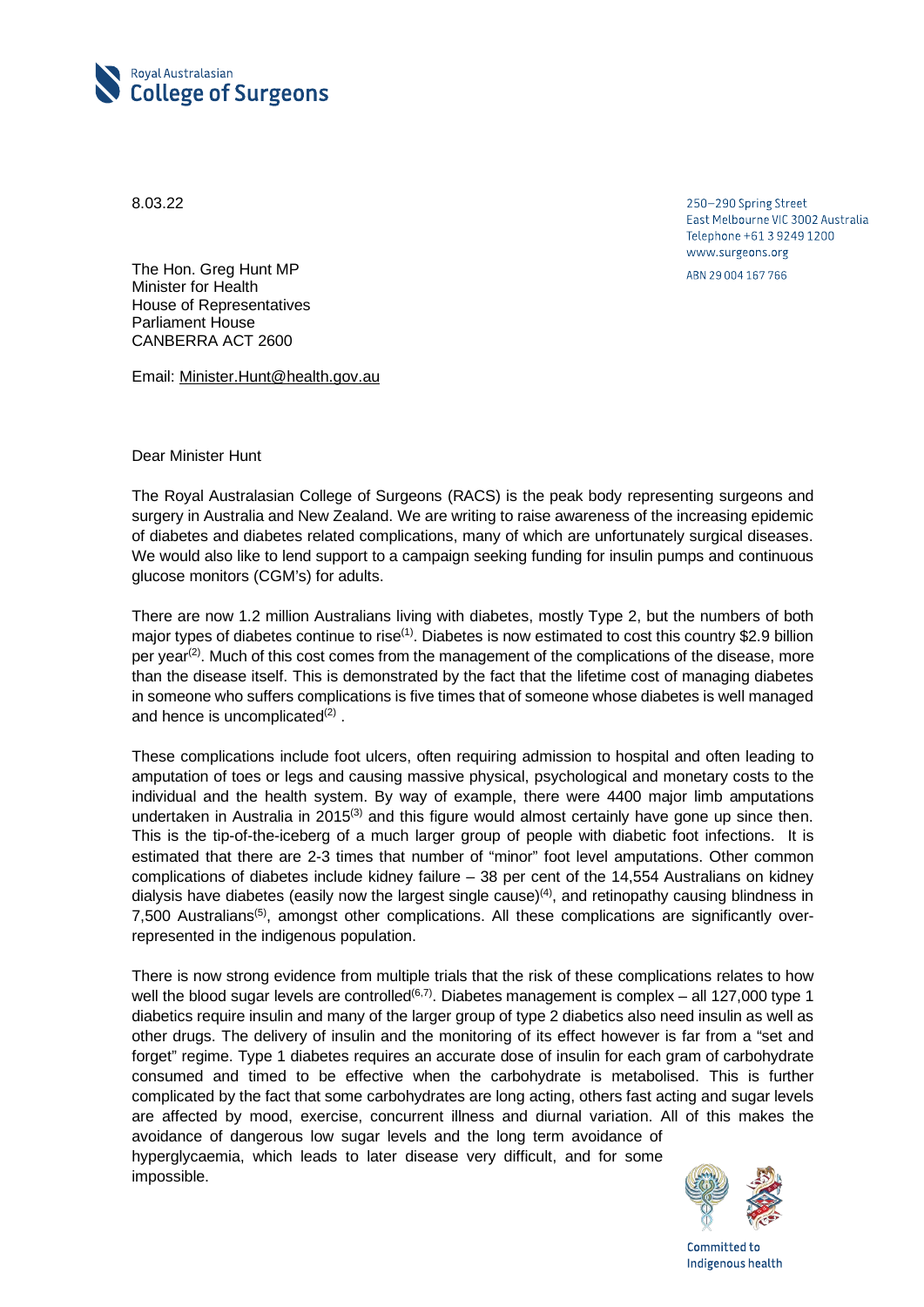Most children with diabetes are now managed by the use of insulin pumps and CGM's which give a real-time accurate readout of glucose levels. Some systems are now feedback loops where the CGM data is fed directly to the pump which then automatically calculates the insulin dose. Again, the evidence is strong that these technologies lead to better diabetes control and lifestyle and hence less long-term complications, hospitalisations and surgery<sup>(8,9,10,11,12,13,)</sup>. This is to say nothing of the psychological well-being that goes with knowing ones real-time sugar levels and the quality of life advantages of being able to live a fuller more active life with greater knowledge and sugar control $(14,15)$ .

Children have had access to these technologies through the insulin pump program since 2008 and CGM's since 2017. We are grateful for the bi-partisan support of subsidy for these technologies for children in the past and for your role personally in support of the CGM funding for children. However, these subsidies disappear at age 18 and 21 for pumps and CGM's respectively. The annual cost per person of these technologies is approximately \$6,000 per person<sup>(16)</sup> and therefore they are outside the reach of most people, hence are rarely even recommended by adult diabetes doctors. The result is that most individuals benefitting from the lifestyle and safety benefits of these technologies lose access on reaching adulthood. This has been likened to removing a cochlear implant when the patient reaches adulthood.

RACS is aware that there is currently a campaign led by the Juvenile Diabetes Research Foundation seeking government funding for pumps and CGM's for all Australians who need them, not just children. We are writing to add another voice to this campaign. From a purely surgical viewpoint, the addition of these devices to the management of adults with this disease would have a significant impact on the lives of so many Australians and help save them and their families from the terrible surgical complications listed above. It is estimated that this funding would cost \$100 million per year  $(16)$ , but this would be significantly offset by a reduction in the incidence of blindness, the reduced need for hospitalisations and life changing surgery, like amputation, the reduced cost of disability support, as well as a reduced need for other consumables (for example blood sugar monitors and test strips).

As the key body representing all surgeons within Australia, RACS therefore fully supports this campaign, which would reduce the rising incidence of these surgical diseases. We would welcome the opportunity to discuss this matter with you in greater detail, but ask that you also consider supporting this initiative and communicate the contents of this letter to other key decision makers within your government. In the hope of further bi-partisan support, this letter is copied to the Shadow Health Spokesman, Hon Mark Butler MP.

Yours sincerely

**Dr Sally Langley <b>David King** 

**President Chair, RACS, SA Committee**

Cc: Hon Mark Butler MP, Shadow Health Spokesperson